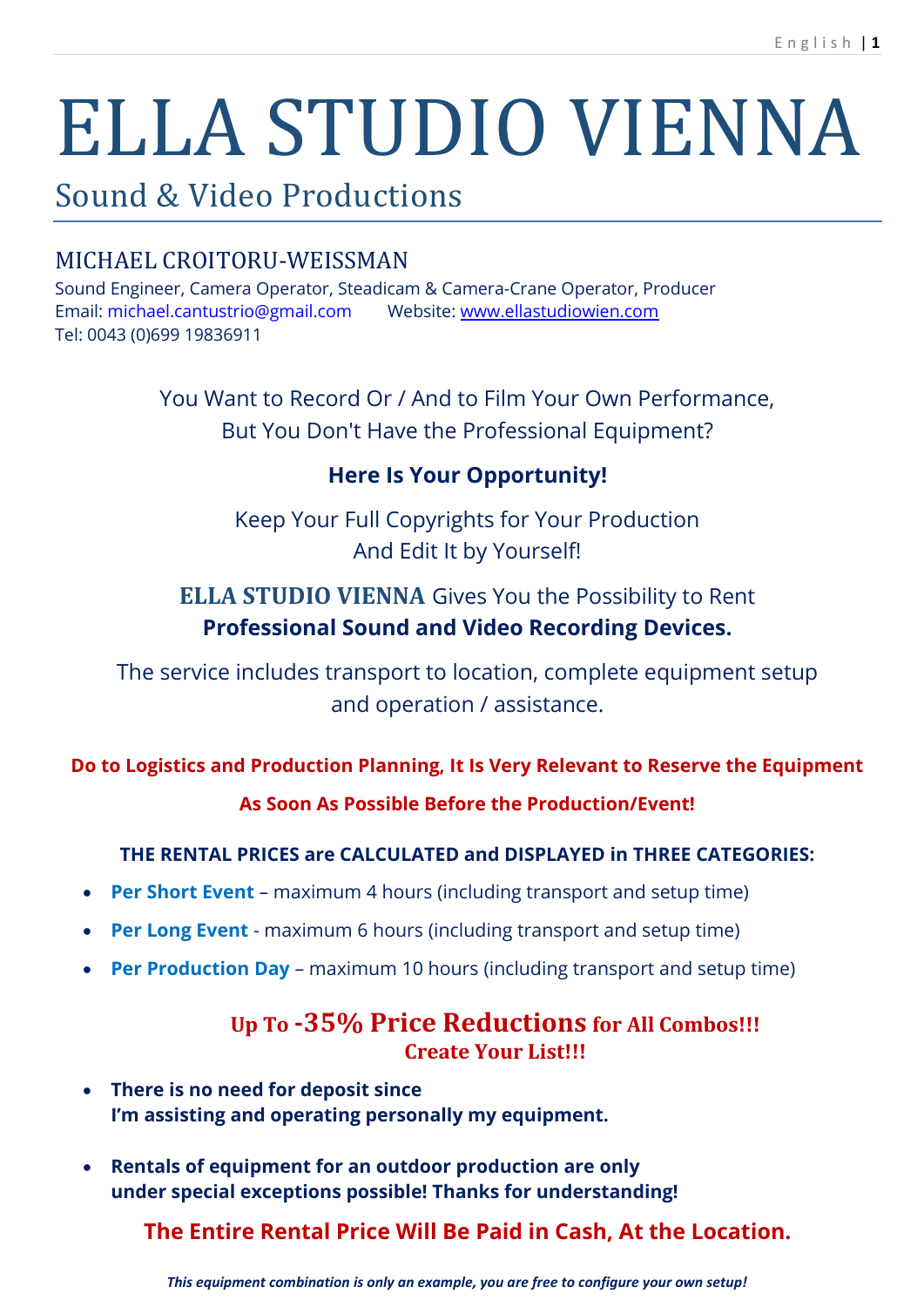## **Combo example No. 1 and Price Offer:**

**1) SHORT EVENT (4 Hrs): 2 Cameras, sound recording (up to 6 microphones)** *Service includes transport to location in Vienna, complete equipment setup and operation / assistance.*

4 Hrs: **€ 15,-**

 1 x **ZOOM H6 Digital Sound Recorder** - up to 6 separate, digital tracks (WAV files) 4 Hrs: **€ 5,-**

 1 x **FURMAN - Mobile Power Conditioner** (obligatory for all productions) Price per Microphone - 4 Hrs: **€ 5,-**

 Up to 6 x **AUDIX Miniature Mics** incl. special stands & cables (extreme linearly - all recording purposes)

Headphones Pair - 4 Hrs: **€ 3,-**

 1 x **AUDIO TECHNICA Studio Headphones** incl. Stand (extreme linear response)

4 Hrs: **€ 100,-**

```
 1 x SONY NEX EA-50 (body only) - AVCHD (1080p)
```
4 Hrs: **€ 30,-**

1 x **SONY Power Zoom SELP 18-200mm (AF)**

4 Hrs: **€ 50,-**

 1 x **SONY FDR AX-100E** (Zeiss Zoom 29-348mm) - AVCHD/XAVC (1080p & 4K) Price per Monitor - 4 Hrs: **€ 7,-**

 2 x **7" full HD Video Monitors** incl. HDMI connection and arm/stand Price per Stand - 4 Hrs: **€ 5,-**

- 2 x **Video Stands (light)** incl. fluid head & dolly
- 2 x **10 METER PWR EXT. CABLE ON DRUM** 4 Hrs: **€ 1,- / unit**

| • $1 \times$ POWER STRIP (3-6 positions) | $4 Hrs: € 2,-$                                   |
|------------------------------------------|--------------------------------------------------|
| Optional when required                   |                                                  |
| • XLR CABLE 20 m                         | $4 Hrs: \in 2, -\ell$ unit                       |
| • XLR CABLE 15 m                         | $4 Hrs: \text{\textsterling} 1,50 / \text{unit}$ |
| • XLR CABLE 10 m                         | $4 Hrs: \mathbf{\in} \mathbf{1}$ / unit          |

 $\bold{TOTAL}$ 

# **€ 265,50 € 199,- (-25% off)**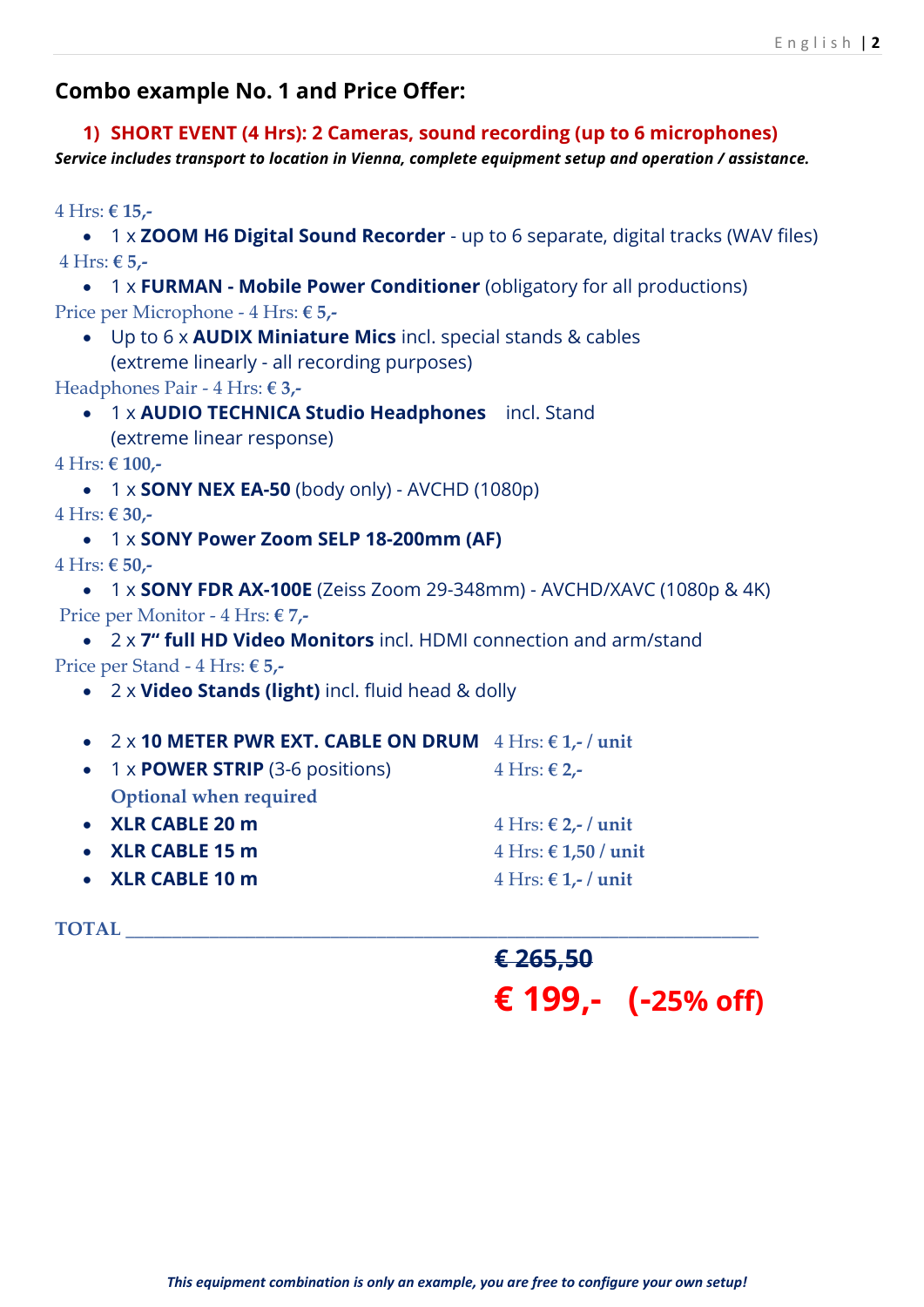## **Combo example No. 2 and Price Offer:**

**2) LONG EVENT (6 Hrs): 4 Cameras, sound recording (up to 8 microphones)** *Service includes transport to location in Vienna, complete equipment setup and operation / assistance.*

6 Hrs: **€ 20,-**

 1 x **ZOOM F8 Digital Sound Recorder** - up to 8 separate, digital tracks (WAV files) 6 Hrs: **€ 7,-**

 1 x **FURMAN - Mobile Power Conditioner** (obligatory for all productions) Headphones Pair – 6 Hrs: **€ 4,-**

 1 x **AUDIO TECHNICA Studio Headphones** incl. Stand & Headphones Amplifier (extreme linear response)

Price per Microphone - 6Hrs: **€ 7,-**

- 6 x **AUDIX Miniature Mics** incl. special stands & cables (extreme linearly - all recording purposes)
- 2 x **DPA Stereo Pair Mics** with magnet (for Piano)

6 Hrs: **€ 120,-**

 1 x **SONY NEX FS-700** (body only) - AVCHD (1080p) 6 Hrs: **€ 150,-**

 1 x **SONY PXW FS-5** (body only) - AVCHD/XAVC (1080p & 4K) Price per Unit - 6 Hrs: **€ 35,-**

 2 x **SONY Power Zoom SELP 18-200mm (AF)** Price per Camera - 6 Hrs: **€ 60,-**

 2 x **SONY FDR AX-100E** (Zeiss Zoom 29-348mm) - AVCHD/XAVC (1080p & 4K) Price per Monitor - 6 Hrs: **€ 10,-**

 4 x **7" full HD Video Monitors** incl. HDMI connection and arm/stand 6 Hrs: **€ 25,-**

 1 x **SACHTLER PEDESTAL – hydraulically column (variable high)** incl. fluid head & dolly

Price per Stand - 6 Hrs: **€ 7,-**

2 x **Video Stands (light)** incl. fluid head & dolly

6 Hrs: **€ 12,-**

1 x **MANFROTTO Video Stand with Cine Gear Head** incl. dolly

1 x **20 METER PWR EXT. CABLE ON DRUM** 6Hrs: **€ 2,40**

4 x **10 METER PWR EXT. CABLE ON DRUM** 6Hrs: **€ 1,20 / unit**

- $\bullet$  3 x **POWER STRIP** (3-6 positions) 6Hrs:  $\epsilon$  2,50 */* unit **Optional when required**
- **XLR CABLE 20 m** 6 Hrs: **€ 2,50 / unit XLR CABLE 15 m** 6 Hrs: **€ 1,70 / unit**
- **XLR CABLE 10 m** 6 Hrs: **€ 1,20 / unit**

 $\bf TOTAL$ 

# **€ 652,70 € 449,- (-30% off)**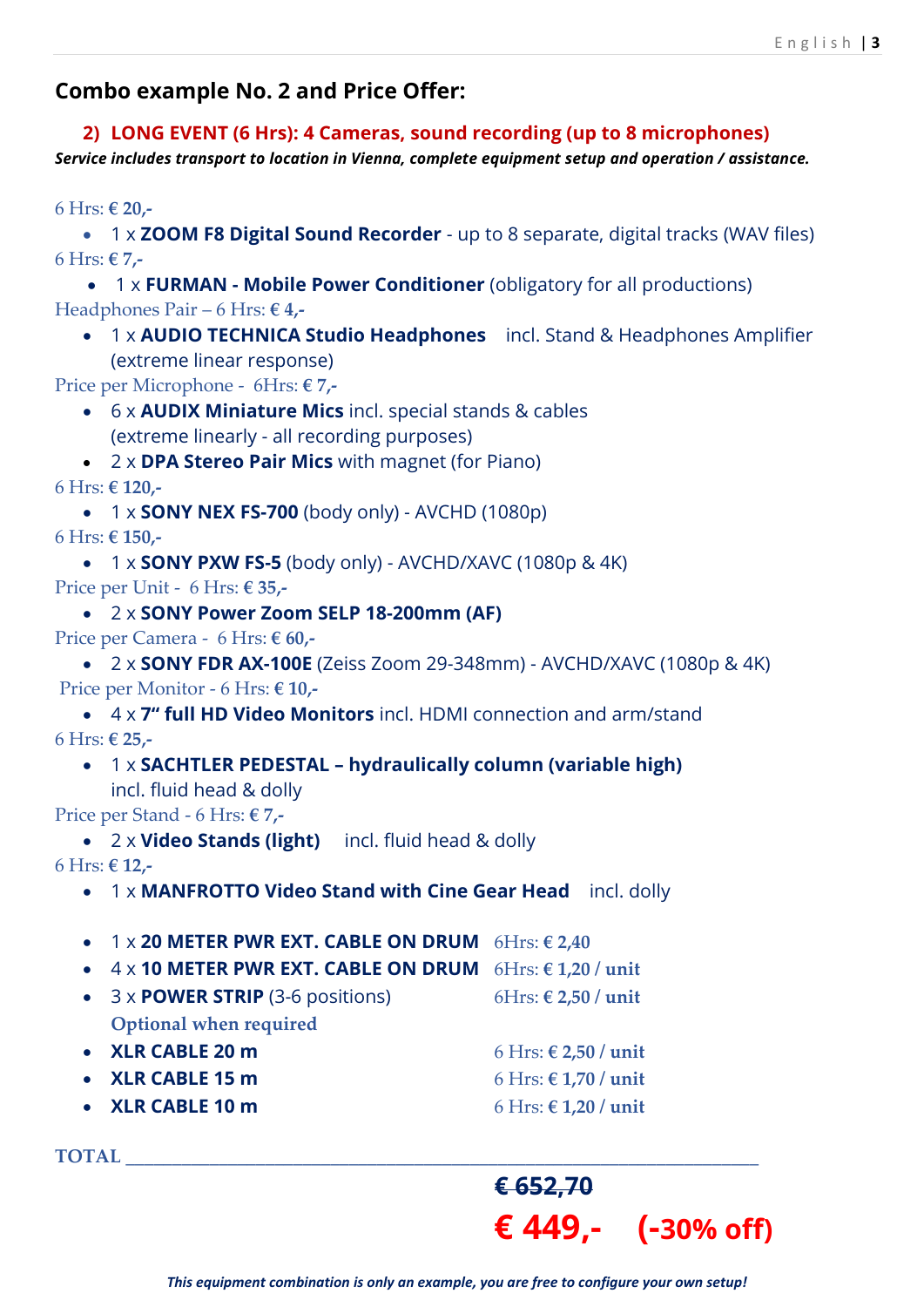## **Combo example No. 3 and Price Offer:**

**3) PRODUCTION DAY (10 Hrs): 5-8 Cameras, sound recording (up to 16 microphones)** *Service includes transport to location in Vienna, complete equipment setup and operation / assistance.*

Recording unit - 10 Hrs: **€ 23,-**

 2 x **ZOOM F8 Digital Sound Recorder** - up to 16 separate, digital tracks (WAV files) 10 Hrs: **€ 15,-**

1 x **PROFESSIONAL AUDIO M-Patch 2 - Monitoring** (for all 16-track productions)

6 Hrs: **€ 10,-**

1 x **FURMAN - Mobile Power Conditioner** (obligatory for all productions)

Headphones Pair – 10 Hrs: **€ 6,-**

 1 x **AUDIO TECHNICA Studio Headphones** incl. Stand & Headphones Amplifier (extreme linear response)

Price per Monitor Pair - 10 Hrs: **€ 10,-**

1 x **GENELEC Field Monitors** incl. Stands & Cables (extreme linear response)

Price per Microphone - 10 Hrs: **€ 10,-**

- 10 x **AUDIX Miniature Mics** incl. special stands & cables (extreme linearly - all recording purposes)
- 2 x **DPA Stereo Pair Mics** with magnet (for Piano)

10 Hrs: **€ 150,-**

 1 x **SONY NEX FS-700** (body only) - AVCHD (1080p) 10 Hrs: **€ 170,-**

 1 x **SONY PXW FS-5** (body only) - AVCHD/XAVC (1080p & 4K) 10 Hrs: **€ 150,-**

 1 x **SONY NEX EA-50** (body only) - AVCHD (1080p) Price per Unit - 10 Hrs: **€ 40,-**

2 x **SONY Power Zoom SELP 18-200mm (AF)**

10 Hrs: **€ 40,-**

1 x **SONY Power Zoom SELP 28-135mm (Cine Lens) (AF)**

Price per Camera - 10 Hrs: **€ 80,-**

- 2 x **SONY FDR AX-100E** (Zeiss Zoom 29-348mm) AVCHD/XAVC (1080p & 4K)
- 1 x **SONY FDR AX-53** (Zeiss Zoom 27-536mm) AVCHD/XAVC (1080p & 4K)
- 2 x **Sony FDR-X1000** [1080p & 4K Action](https://www.amazon.de/gp/product/B00RK7OD8Q/ref=oh_aui_search_detailpage?ie=UTF8&psc=1) Cam (Zeiss Lens with 170° Ultra Wide-angle)

Price per Monitor - 10 Hrs: **€ 15,-**

 4 x **7" full HD Video Monitors** incl. HDMI connection and arm/stand Price per Monitor - 10 Hrs: **€ 20,-**

 2 x **10" full HD Video Monitors** incl. HDMI connection and arm/stand 10 Hrs: **€ 30,-**

1 x **15" full HD Video Monitor** incl. HDMI connection and arm/stand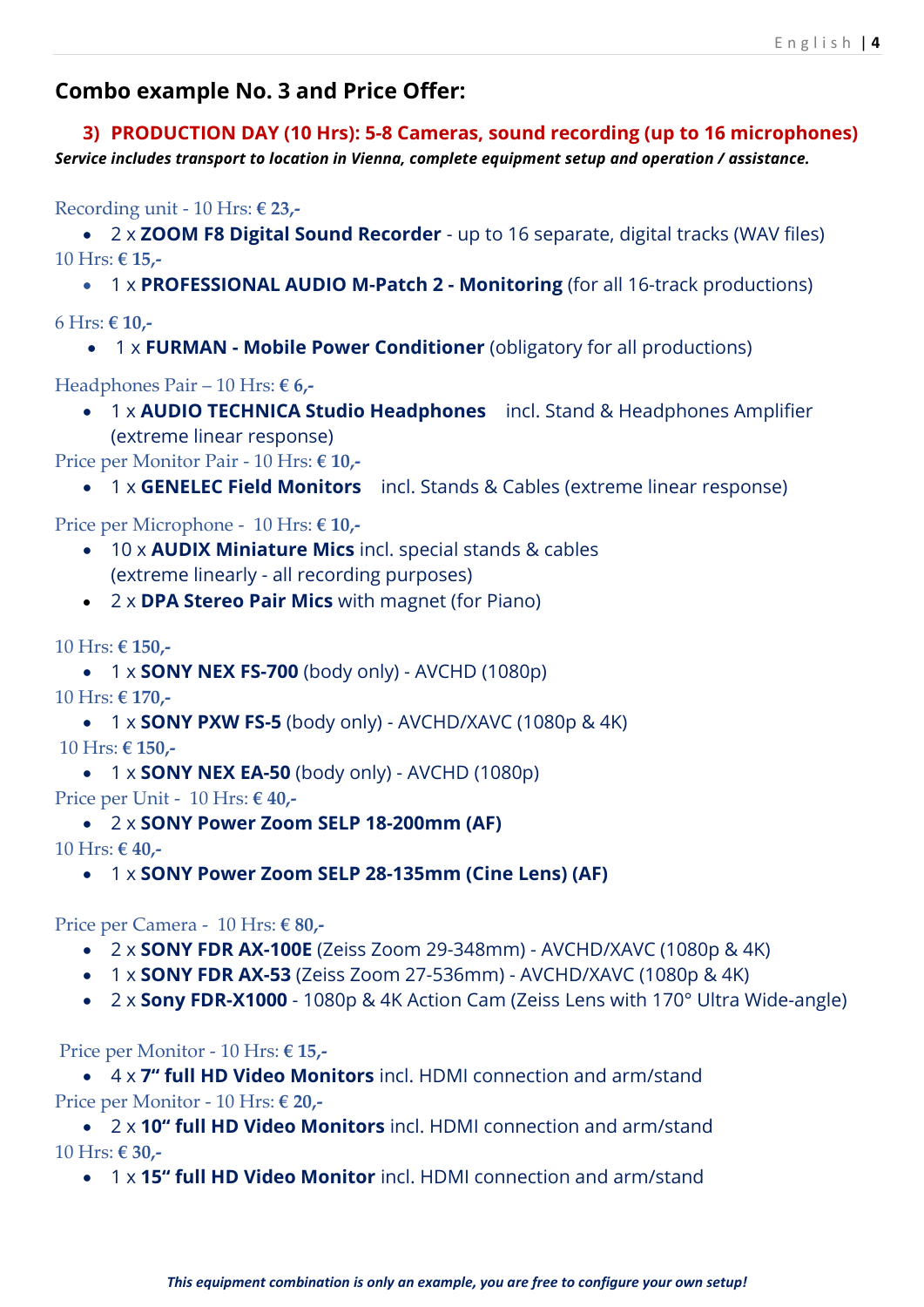- 10 Hrs: **€ 28,-**
	- 1 x **SACHTLER PEDESTAL – hydraulically column (variable high)** incl. fluid head & dolly

Price per Stand - 10 Hrs: **€ 10,-**

 2 x **Video Stands (light)** incl. fluid head & dolly 10 Hrs: **€ 15,-**

 1 x **MANFROTTO Video Stand with Cine Gear Head** incl. dolly 10 Hrs: **€ 15,-**

 1 x **MANFROTTO Video Stand (heavy duty)** incl. fluid head & dolly 10 Hrs: **€ 7,-**

3 x **Other Stands (light)**

Price per Light unit - 10 Hrs: **€ 70,-**

- 1 x **ROTOLIGHT ANOVA (Bi Color LED)** customizable White Bal. & Wi-Fi iPad controlled (CRI>96, 3150-6300 Kelvin, 5811 Lux) incl. iPad & stand
- 1 x **THELIGHT 4Long (Tri Color LED)** customizable White Balance (CRI>96, 2500-6500 Kelvin, 14000 Lux) incl. controller & stand

1 x **THELIGHT 6Light (Tri Color LED)** – customizable White Balance

(CRI>96, 3200-5600 Kelvin, 12500 Lux) incl. controller & stand

10 Hrs: **€ 150,-**

 1 x **2,5-meter Camera Crane** with servo Pan/Tilt head (for SONY FDR AX-53 / FDR AX-100E) incl. Stand, Weights & Dolly

#### **NO CHARGE FOR CABLES in this Combo!!!**

- 2 x **20 METER PWR EXT. CABLE ON DRUM** 10 Hrs: **€ 0,-**
- 4 x **10 METER PWR EXT. CABLE ON DRUM** 10 Hrs: **€ 0,-**
- 3 x **10 METER POWER EXTENSION CABLE** 10 Hrs: **€ 0,-**
- $\bullet$  4 x **POWER STRIP** (3-6 positions) 10 Hrs:  $\epsilon$  0,-**Optional when required**
- **XLR CABLE 20 m** 10 Hrs: **€ 0,- XLR CABLE 15 m** 10 Hrs: **€ 0,-**
- **XLR CABLE 10 m** 10 Hrs: **€ 0,-**

 $\bf TOTAL$ 

**€ 1786 € 1160,- (-35% off)**

*This equipment combination is only an example, you are free to configure your own setup!*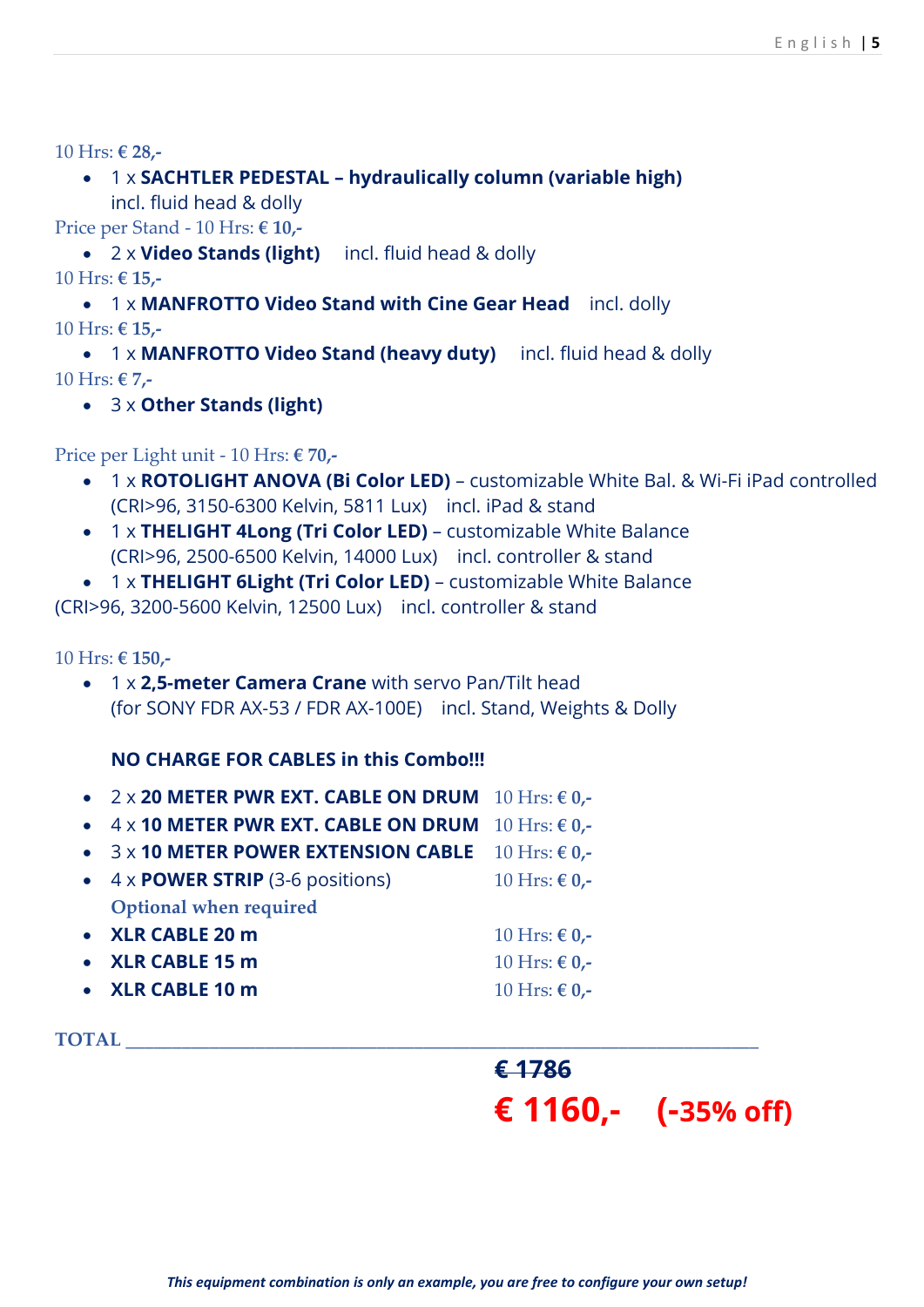## **Equipment available for rent:**

#### **SOUND RECORDING**

#### (4 Hrs / 6Hrs / Day): **€ 15,- / € 17,- / € 20,-**

1 x **ZOOM H6 Digital Sound Recorder** - up to 6 separate, digital tracks

#### (4Hrs / 6Hrs / Day): **€ 18,- / € 20,- / € 23,-**

 2 x **ZOOM F8 Digital Sound Recorder** - up to 8 separate, digital tracks each (can be operated in chain, having a total of 16 tracks)

(4 Hrs / 6Hrs / Day): **€ 5,- / € 7,- / € 10,-**

1 x **FURMAN - Mobile Power Conditioner** (obligatory for all productions)

#### **SOUND MONITORING**

Price per Monitor Pair (4 Hrs/6Hrs/Day): **€ 5,- / € 7,- / € 10,-**

1 x **GENELEC Field Monitors** incl. Stands & Cables (extreme linear response)

Price per Headphones Pair (4 Hrs/6Hrs/Day): **€ 3,- / € 4,- / € 6,-**

 3 x **AUDIO TECHNICA Studio Headphones** incl. Stand & Headphones Amplifier (extreme linear response)

#### **RECORDING MICROPHONES**

Price per Microphone / Boom (4 Hrs / 6Hrs / Day): **€ 5,- / € 7,- / € 10,-**

- 12 x **AUDIX Miniature Mics** incl. special stands & cables (extreme linearly - all recording purposes)
- 4 x **AKG C-212 Mics** incl. special shock holders, stands & cables (Basses/Brass/Perc.)
- 2 x **DPA Stereo Pair Mics** with magnet (acoustic Piano PA/ Recording)
- 2 x **AKG C-480 Mics** incl. special shock holders, stands & cables (extreme linearly - all recording purposes)
- 2 x **RODE NT-5 Mics** incl. special shock holders, stands & cables (Piano/Perc./Woods)
- 1 x **SUPERLUX ORTF Stereo Mic** incl. special shock holder, stand & cables (Choir/Orch./Ensemble)
- 1 x **BLUE Bluebird Mic** incl. special shock holder, stand & cable (voice)
- 1 x **BEYERDYNAMIC DIRECTIONAL MICROPHONE** incl. cable
- 1 x **CARBON TELESCOP BOOM 3,8-meter with Microphone Cage & Deadcat**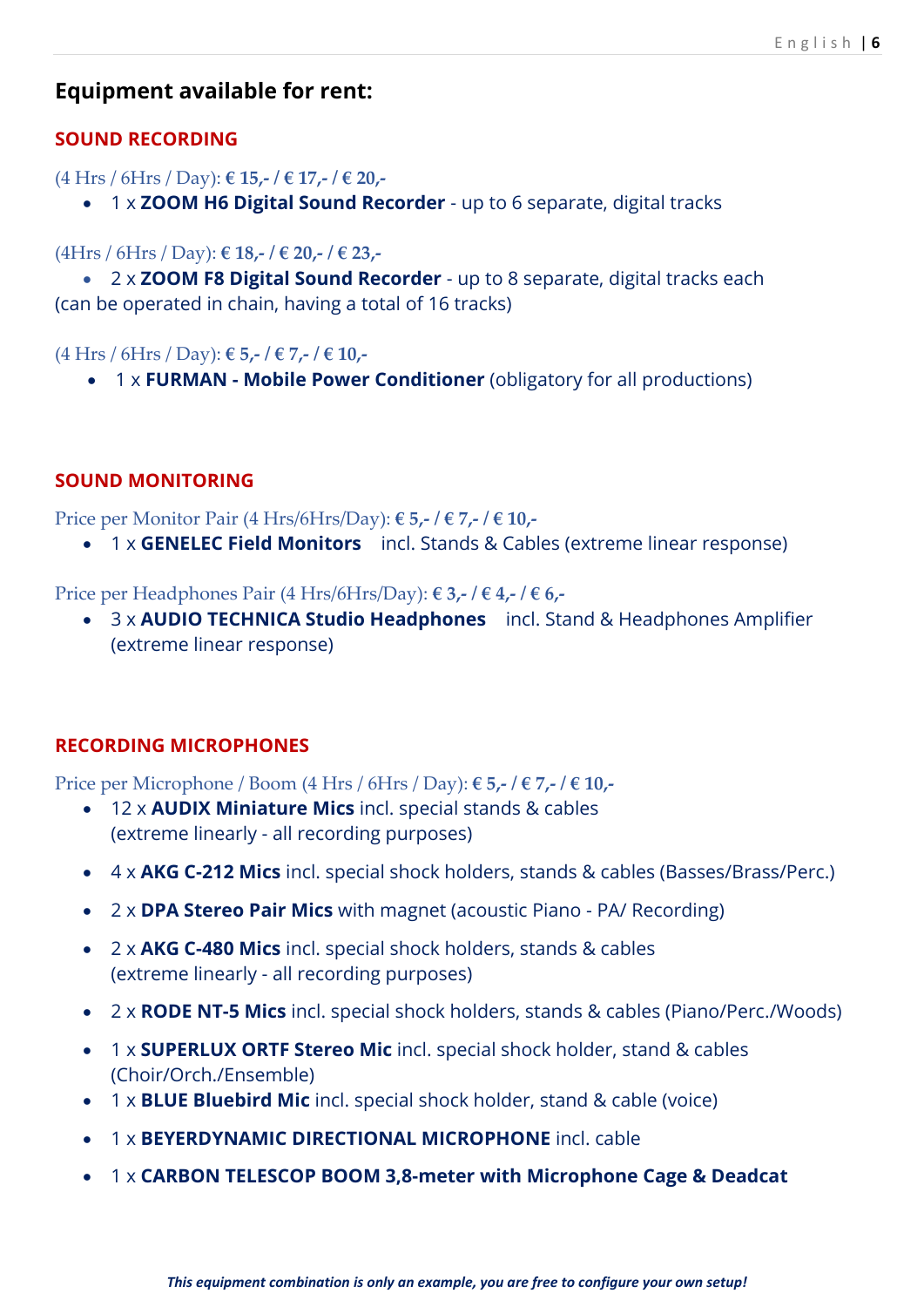#### **PA MICROPHONES**

Price per Microphone (4 Hrs / 6Hrs / Day): **€ 30,- / € 35,- / € 40,-**

 1 x **LINE6 Wireless Hand Unit** for singing/speak (6 different reference voice mics simulations) - perfect for every purpose Including one-hand stand & cable from receiver to mixer

Price per Microphone (4 Hrs / 6Hrs / Day): **€ 5,- / € 7,- / € 10,-**

 10 x **Desk Microphones** (Meeting/Conference/Convention) Incl. 15 m XLR Cables each

#### **AMPLIFICATION**

(4 Hrs / 6Hrs / Day): **€ 18,- / € 20,- / € 23,-**

 1 x **ROLAND STUDIO-CAPTURE 16x10 Mixer** (obligatory for PA purposes) Inputs 1–12 XLR type Inputs 1–16 TRS jacks 1/4-inch

(4 Hrs / 6Hrs / Day): **€ 70,- / € 80,- / € 100,-**

 1 x **LD MAUI 28 MIX - PA System** for rooms, or spaces with up to 350 persons 19 speakers in 1 array, 45Hz - 20000Hz, 300 + 200 Watt RMS

*INPUTS:* Microphone Input, Line source, Mixer input for a band, Hi-Z Input, common 3,5mm Input for MP3 Players, iPods or other. (obligatory for PA purposes)

(4 Hrs / 6Hrs / Day): **€ 15,- / € 17,- / € 20,-**

1 x **POWER DYNAMICS - Professional CD Player**

#### **FULL HD DIGITAL VIDEO & FILM CAMERAS**

(4 Hrs / 6Hrs / Day): **€ 100,- / € 120,- / € 150,-**

1 x **SONY NEX FS-700** (body only) - AVCHD (1080p)

(4 Hrs / 6Hrs / Day): **€ 130,- / € 150,- / € 170,-**

1 x **SONY PXW FS-5** (body only) - AVCHD/XAVC (1080p & 4K)

(4 Hrs / 6Hrs / Day): **€ 100,- / € 120,- / € 150,-**

1 x **SONY NEX EA-50** (body only) - AVCHD (1080p)

(4 Hrs / 6Hrs / Day): **€ 50,- / € 60,- / € 80,-**

- 2 x **SONY FDR AX-100E** (Zeiss Zoom 29-348mm) AVCHD/XAVC (1080p & 4K)
- 1 x **SONY FDR AX-53** (Zeiss Zoom 27-536mm) AVCHD/XAVC (1080p & 4K)
- 2 x **Sony FDR-X1000** 1080p & 4K Action Cam (Zeiss Lens with 170° [Ultra Wide-angle\)](https://www.amazon.de/gp/product/B00RK7OD8Q/ref=oh_aui_search_detailpage?ie=UTF8&psc=1)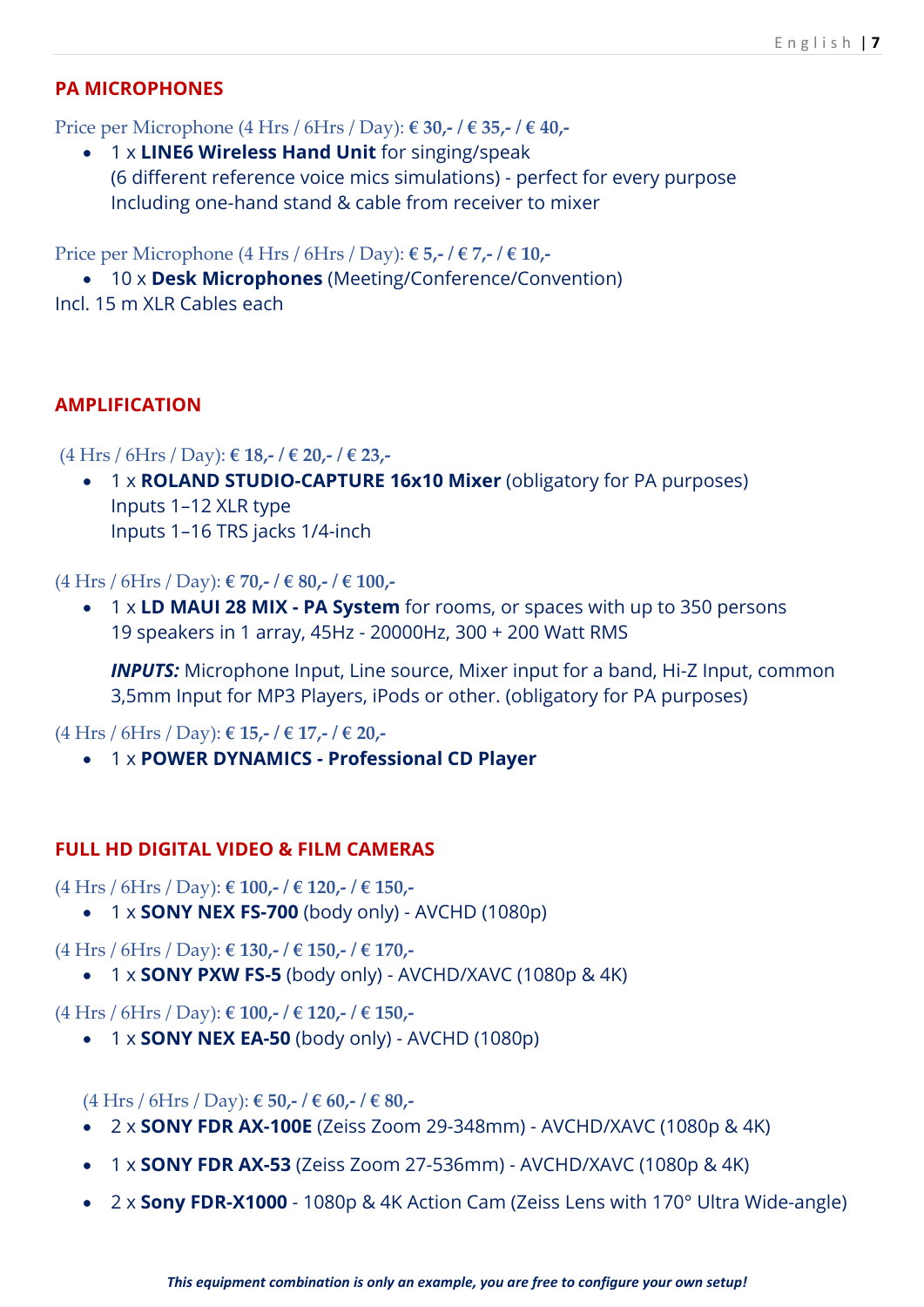#### **ZOOM LENSES (interchangeable)**

(4 Hrs / 6Hrs / Day): **€ 30,- / € 35,- / € 40,-**

2 x **SONY Power Zoom SELP 18-200mm (AF)**

(4 Hrs / 6Hrs / Day): **€ 30,- / € 35,- / € 40,-**

1 x **SONY Power Zoom SELP 28-135mm (Cine Lens) (AF)**

(4 Hrs / 6Hrs / Day): **€ 20,- / € 25,- / € 30,-**

- 1 x **SONY Zoom Lens SEL 10-18mm (AF) (Manual Zoom)**
- 1 x **SIGMA Zoom Lens DC 17-50mm (AF) (Manual Zoom)**

(4 Hrs / 6Hrs / Day): **€ 40,- / € 45,- / € 50,-**

1 x **SIGMA Zoom Lens DC 50-500mm (AF) (Manual Zoom)**

(4 Hrs / 6Hrs / Day): **€ 30,- / € 35,- / € 40,-**

1 x **NIKON Nikkor Zoom Lens 18-300mm (MF) (Manual Zoom)**

(4 Hrs / 6Hrs / Day): **€ 40,- / € 45,- / € 50,-**

1 x **TOKINA Zoom Lens 28-70mm w. TILT effect adaptor (MF) (Manual Zoom)**

#### **VIDEO MONITORS**

(4 Hrs / 6Hrs / Day): **€ 7,- / € 10,- / € 15,-**

4 x **7" full HD Video Monitors** incl. HDMI connection and arm/stand

(4 Hrs / 6Hrs / Day): **€ 15,- / € 17,- / € 20,-**

2 x **10" full HD Video Monitors** incl. HDMI connection and arm/stand

(4 Hrs / 6Hrs / Day): **€ 20,- / € 25,- / € 30,-**

1 x **15" full HD Video Monitor** incl. HDMI connection and arm/stand

(4 Hrs / 6Hrs / Day): **€ 30,- / € 35,- / € 45,-**

1 x **25" full HD Video Monitor** incl. HDMI connection and arm/stand

#### **MATTE BOXES**

(4 Hrs / 6Hrs / Day): **€ 10,- / € 15,- / € 20,-** 4 x **MATTE BOXES** incl. 15mm rods and Manfrotto Stand adaptor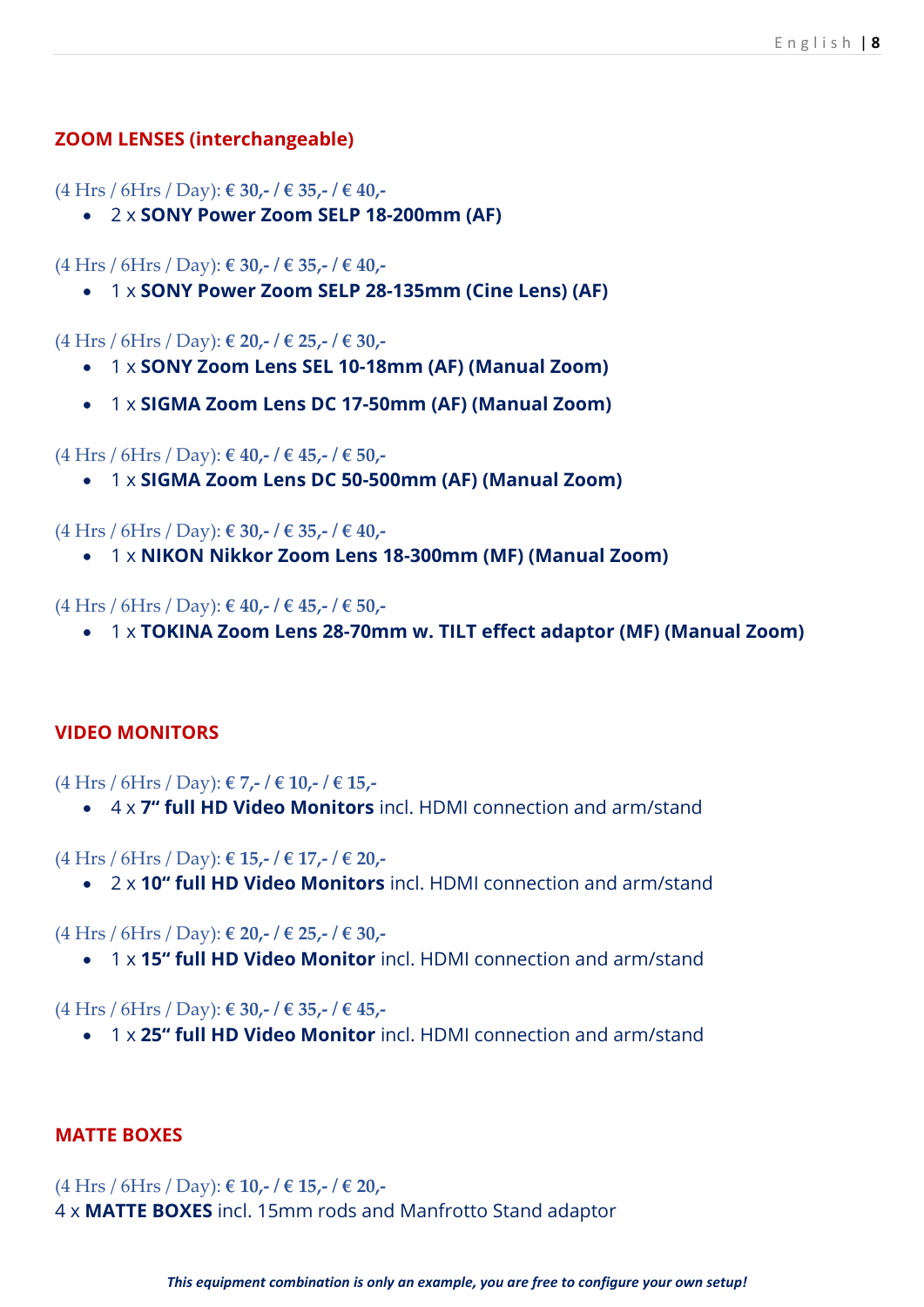#### **VIDEO STANDS**

#### (4 Hrs / 6Hrs / Day): **€ 22,- / € 25,- / € 28,-**

 1 x **SACHTLER PEDESTAL – hydraulically column (variable high)** incl. fluid head & dolly

#### (4 Hrs / 6Hrs / Day): **€ 5,- / € 7,- / € 10,-**

2 x **Video Stands (light)** incl. fluid head & dolly

#### (4 Hrs / 6Hrs / Day): **€ 10,- / € 12,- / € 15,-**

1 x **MANFROTTO Video Stand w. Cine Gear Head** incl. dolly

#### (4 Hrs / 6Hrs / Day): **€ 10,- / € 12,- / € 15,-**

1 x **MANFROTTO Video Stand (heavy duty)** incl. fluid head & dolly

#### (4 Hrs / 6Hrs / Day): **€ 5,- / € 7,- / € 10,-**

1 x **Monopod** incl. MANFROTTO fluid head

#### **CAMERA STABILIZERS** *(Assistance included, Operation not included)*

#### (4 Hrs / 6Hrs / Day): **€ 30,- / € 40,- / € 70,-**

 1 x **[iKan EC1 Beholder 3-Axis Gimbal Stabilizer](https://camerakings.co.uk/ikan-ec1-beholder-3-axis-gimbal-stabiliser)** (for SONY FDR AX-53 / DSLRs) (payload max. 1,5 Kg) *(Camera is to be rented separately)*

#### (4 Hrs / 6Hrs / Day): **€ 100,- / € 120,- / € 150,-**

 1 x **RONIN-M 3-Axis Gimbal Stabilizer** (for SONY FDR AX-53 / FDR AX-100E / PXW FS-5) (payload max. 5 Kg) *(Camera is to be rented separately)*

#### (4 Hrs / 6Hrs / Day): **€ 20,- / € 30,- / € 50,-**

 1 x **FLOWLINE 3-10 Kg with Z-Axis stabilizer** (for RONIN-M / Cameras on Shoulder Rig) *(Camera / Stabilizer are to be rented separately)*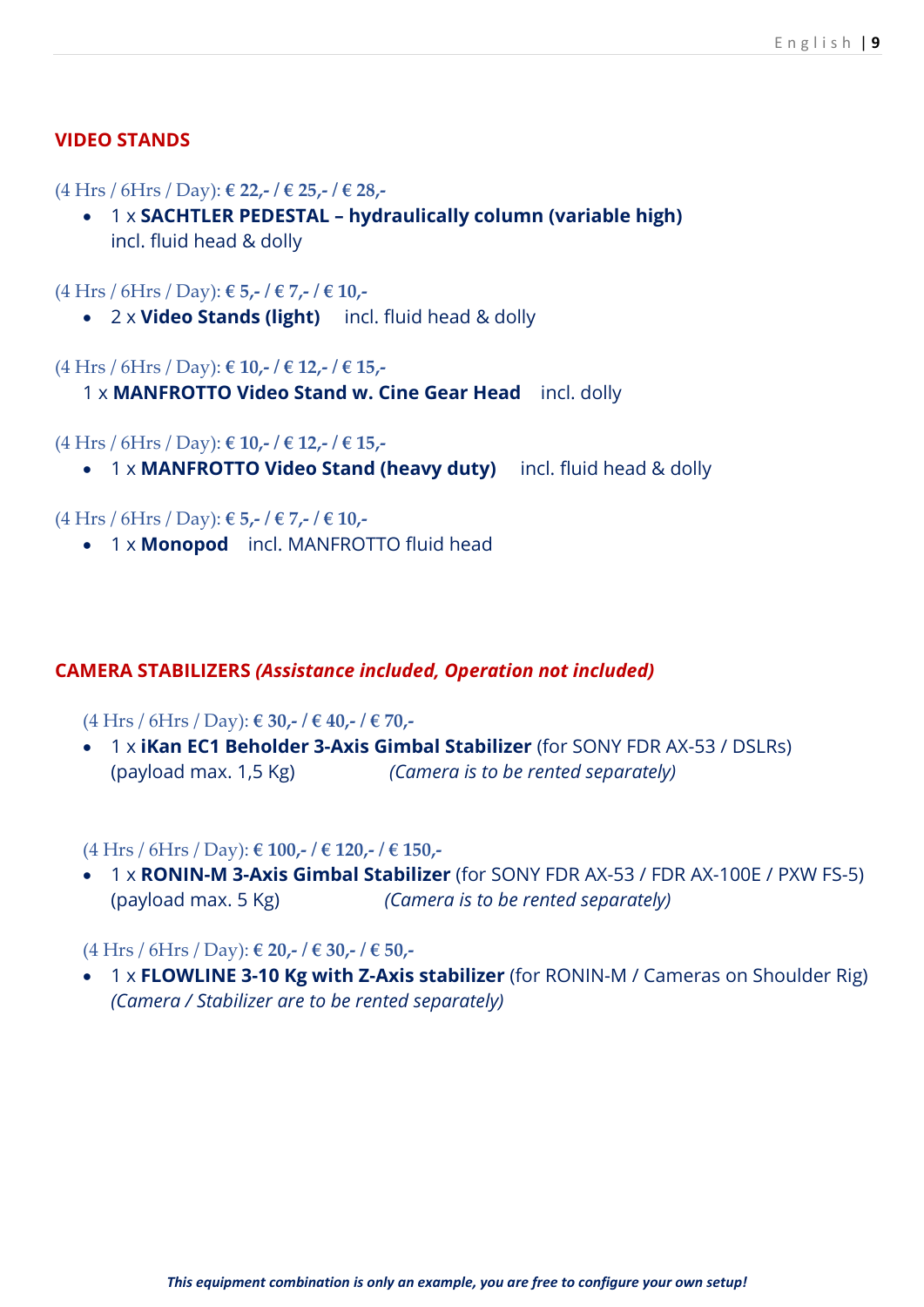#### **FILM SET LIGHTING**

(4 Hrs / 6Hrs / Day): **€ 50,- / € 60,- / € 70,-**

- 1 x **ROTOLIGHT ANOVA (Bi Color LED)** customable White Bal. & Wi-Fi iPad controlled (CRI>96, 3150-6300 Kelvin, 5811 Lux) incl. iPad & stand
- 1 x **THELIGHT 4Long (Tri Color LED)** customable White Balance (CRI>96, 2500-6500 Kelvin, 14000 Lux) incl. stand
- 1 x **THELIGHT 6Light (Tri Color LED)** customable White Balance (CRI>96, 3200-5600 Kelvin, 12500 Lux) incl. stand

(4 Hrs / 6Hrs / Day): **€ 60,- / € 70,- / € 85,-**

 1 x **FOLLOW ME SPOT, RGBW 60W LED** incl. stand *(operator not included)* 8 Colors (white, red, blue, green, orange, yellow, 3200K warm white, purple)

(4 Hrs / 6Hrs / Day): **€ 35,- / € 40,- / € 45,-**

1 x **RGB LED MULTI SPOT AMBIANCE LIGHTING** incl. stand and DMX controller

(4 Hrs / 6Hrs / Day): **€ 7,- / € 10,- / € 15,-**

2 x **CAMERA HEAD LIGHT** (dimmable)

#### **FILM SET REFLECTOR**

(4 Hrs / 6Hrs / Day): **€ 30,- / € 40,- / € 60,-**

1 x **LIGHT REFLECTOR 1 x 1,5 meter (Silver/Gold/Diffuser)** – Set includes holder and stand

#### **CAMERA FLEX & SOLID TRACK DOLLIES** *(Assistance included, Operation is optional)*

(4 Hrs / 6Hrs / Day): **€ 30,- / € 35,- / € 40,-**

- 1 x **Heavy Duty UNMANNED DOLLY** for Doorway Rubber Flex Track
- (4 Hrs / 6Hrs / Day): **€ 20,- / € 25,- / € 30,-**
- 1 x **Doorway Rubber Flex Track** 5 meter double track (Camera, Lens & Pedestal are to be rented separately)

#### (4 Hrs / 6Hrs / Day): **€ 40,- / € 50,- / € 60,-**

- 1 x **Heavy Duty MANNED DOLLY** for Solid Strait/Curved Track
- 1 x **Solid Straight Track** 6 meter
- 1 x **Solid 180° Curved Track** 6 meter (Camera, Lens & Pedestal are to be rented separately)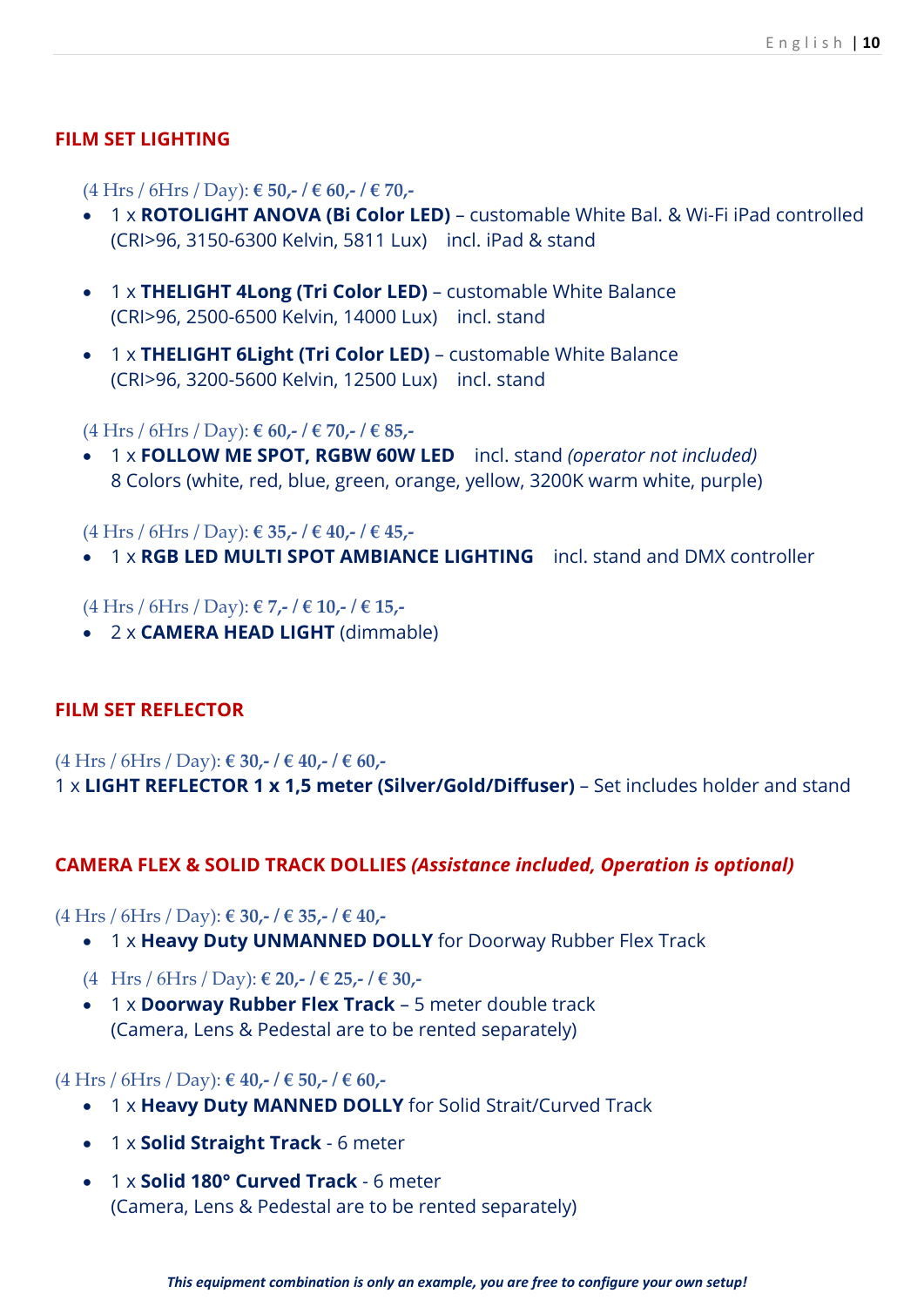#### **CAMERA CRANE** *(Assistance included, Operation is optional)*

#### (4 Hrs / 6Hrs / Day): **€ 120,- / € 130 / € 150,-**

 1 x **2,5-meter Camera Crane** with remote controlled servo Pan/Tilt head (for SONY FDR AX-53 / FDR AX-100E) incl. Stand, Weights & Dolly (Camera is to be rented separately)

#### **€ 350,-/Day – (***minimum rental - 3 days)*

 1 x **7-meter Camera Crane** with remote controlled servo Pan/Tilt head (for SONY NEX EA-50 / PXW FS-5) incl. Heavy Duty Stand, Weights & Dolly *The setup/dismantle of this crane takes 6/5 hours, therefore minimum rental is 3 days* (Camera and Lens are to be rented separately)

#### **LINEAR & CURVED SLIDER**

#### (4 Hrs / 6Hrs / Day): **€ 35,- / € 45,- / € 50,-**

 1 x **LINEAR SLIDER** 100 cm - with variable speed motor (cable remote controlled) or manual 2 stands are included in rental package (Camera and Lens are to be rented separately)

#### (4 Hrs / 6Hrs / Day): **€ 40,- / € 45,- / € 50,-**

 1 x **CURVED SLIDER** 100 cm - manual controlled 2 stands are included in rental package (Camera and Lens are to be rented separately)

#### **TELEPROMPTING & GREEN/BLUE SCREEN**

#### (4 Hrs / 6Hrs / Day): **€ 120,- / € 130,- / € 150,-**

 1 x **TELEPROMPTER** with variable text speed remote controlling incl. iPad. (Camera, Lens and Video Stand are to be rented separately)

#### (4 Hrs / 6Hrs / Day): **€ 130,- / € 150,- / € 170,-**

 1 x **REFLECMEDIA** - **GREEN & BLUE SCREEN** 210 x 375 cm High-Tech Reflecting Canvas Blue- and Green Screen complete system includes 1 horizontal & 3 vertical stands and special Blue/Green LED light. *Instantly Blue/Green screen availability. (System available only with SONY Power Zoom SELP 18-200mm)* (Camera, Lens, Video Stand and Lights are to be rented separately)